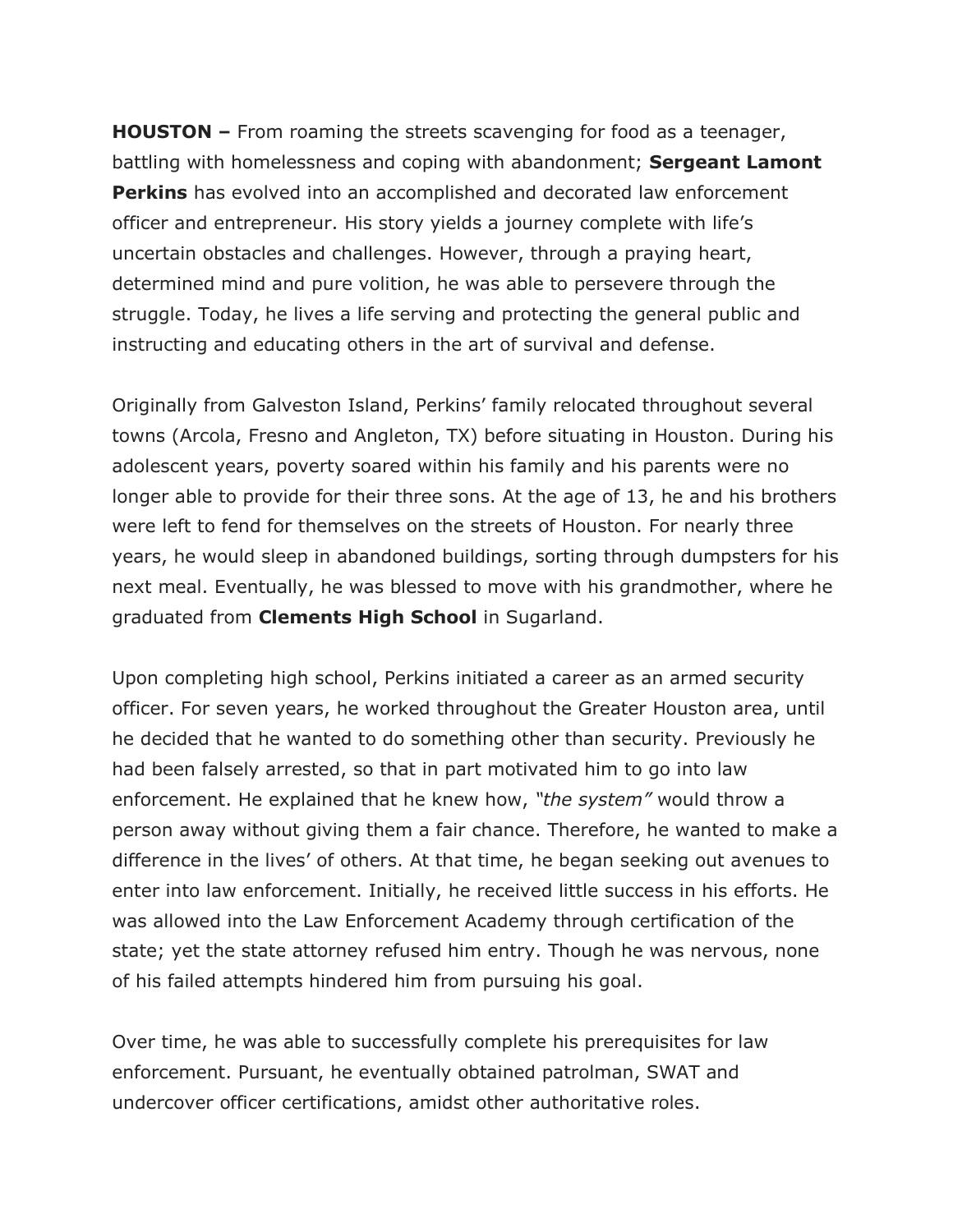Simultaneously, he earned an Associate degree in Police Administration and Corrections from **Alvin Community College.** He later attained a Bachelor's degree in Criminal Justice from **Sam Houston State University.**

Today, Perkins professional portfolio is exemplary with combined service of having served eight years in the military; 16 years of law enforcement experience consistent with: investigating, patrolling, and working undercover, on the SWAT team and Deputy Sheriff. In past, he has taught Criminal Justice at a technical college. As a criminal justice instructor, he taught introduction to Criminal Justice, Criminology/Victimology, Forensic Science, Survey of Corrections, Criminal Investigations, Community Policing, Survey of Criminal Justice, Texas Penal Code and Security Management.

Sgt. Perkins has the following current entitlements: Police Sergeant, **United States Army Veteran Infantry – Houston**(Sergeant), Texas Master Peace Officer, registered sex offender investigator. Furthermore, he is a licensed instructor in these areas: Military,**Texas LTC/CHL**, **NRA Firearms,** Law Enforcement Firearms, **ALERRT Active Shooter, Law Enforcement Academy** and In-Service Law Enforcement. Sgt. Perkins licensures under the **Texas Board of Private Security** are: Continuing Education, Level III Classroom, Level III Firearm's Instructor and Security Consultant. His affiliations with associations include: **Texas Tactical Police Officer Association, Texas Concealed Handgun Association, Texas Municipal Police Officer Association, National African-American Gun Association** and **Wounded Warrior Project Organization.**

In June, 2016 Perkins established **GUNNS' Training Academy and Services, LLC**. His goal in developing the academy was to, *"give back knowledge by Teaching, Informing and Educating (TIE) students about weapon training."* Courses offered at the academy consist of: license to carry concealed handguns, private license to carry concealed handguns, basic pistol shooting, private basic pistol shooting/license to carry, ASP baton training, off-duty police officer and basic shotgun and rifle training. Tentatively, he will be extending the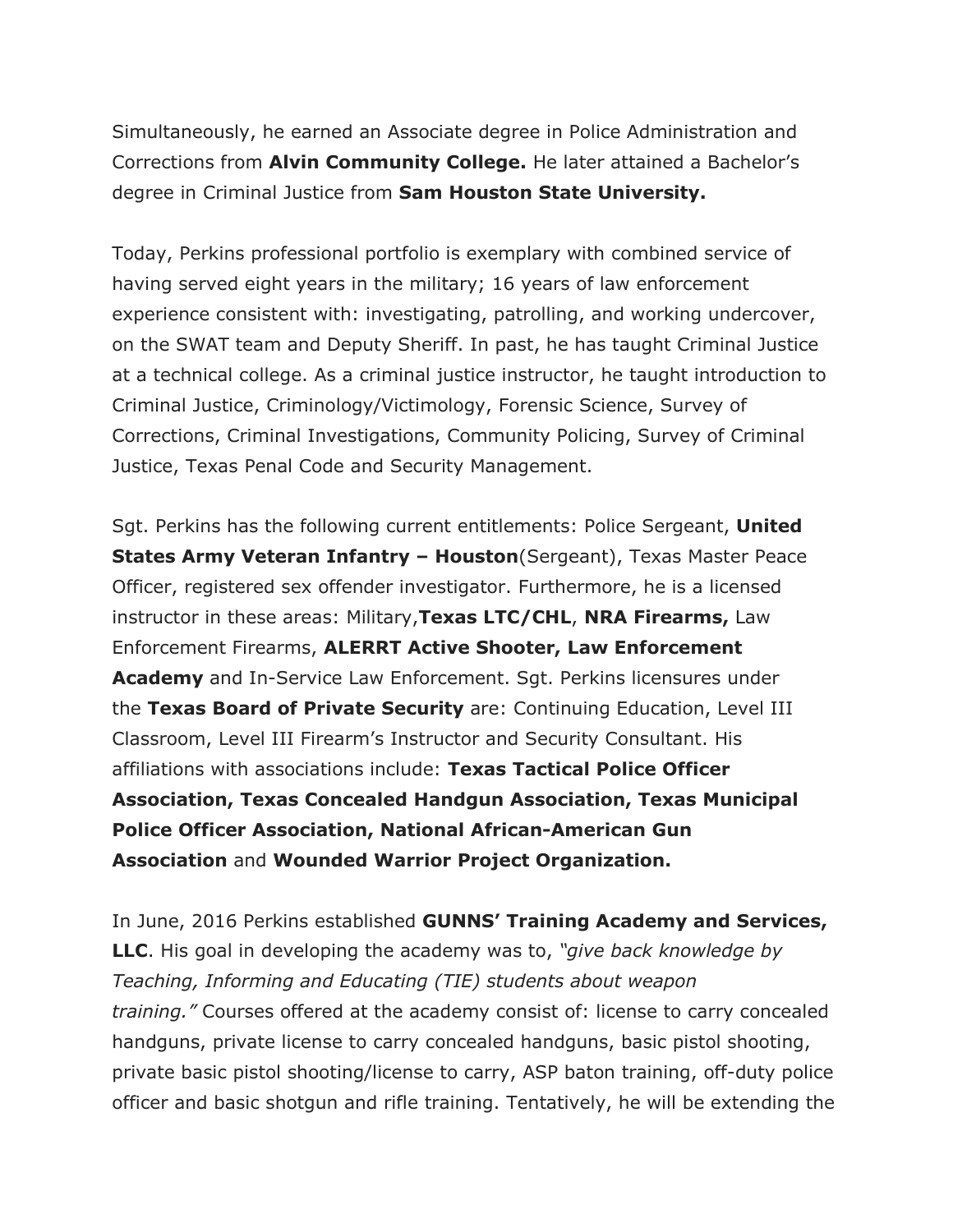company to include a Security Academy. He is also pursuing a Master's degree from **Prairie View A&M University.**

Throughout his life, Sgt. Perkins has found that the *"street-life*", was one of his biggest teachers and inspirations. While most children were enjoying youthful activities, he was occupied becoming a man, prematurely. He said, *"I learned a lot at the age of 13, being on the streets by myself… I had to find myself early and it forced me to rely heavily on the Lord."* He continued*, "I couldn't be the average 13-year-old; but those things were motivation for me." "Although painful, it was the reality that I had to deal with every single day; but, it forced me to be where I needed to be in life,"* he added. To this day, he has never blamed nor talked down on his parents for their inability to provide for the family. Nonetheless, he says he had his late grandmother, some good uncles and cousins who were assets in his life. He also acknowledged his brothers who helped took care of him in the streets and shielded him from some of the perils associated with the *"street-life".*

When asked of advice to the African-American community, Sgt. Perkins shared the following. *"Despite the elements around you or what society may do to you; remember where there's a will, there's a way. We all have gifts from God and no matter what, stay on His pathway and all that smoke is going to clear. Take your wounds and lick them. Tie up your boot straps and keep kicking."* He proceeded on to state, *"Maybe you can't become your initial intent, or something that you want to become; but, you can become something other than that. You just got to get a foot in the door. So I tell people… Whatever your goals in life are, just keep pushing yourself. Whatever God has for you, you will have it. Just take those wounds and learn from them and teach others. Be an example and a leader."*

Gunn's Training Academy Services, LLC is located at 340 North Sam Houston Pkwy East Suite 165D, 77060. Hours of operations are Monday thru Saturday from 8:00am to 4:00pm. For more information or details regarding services